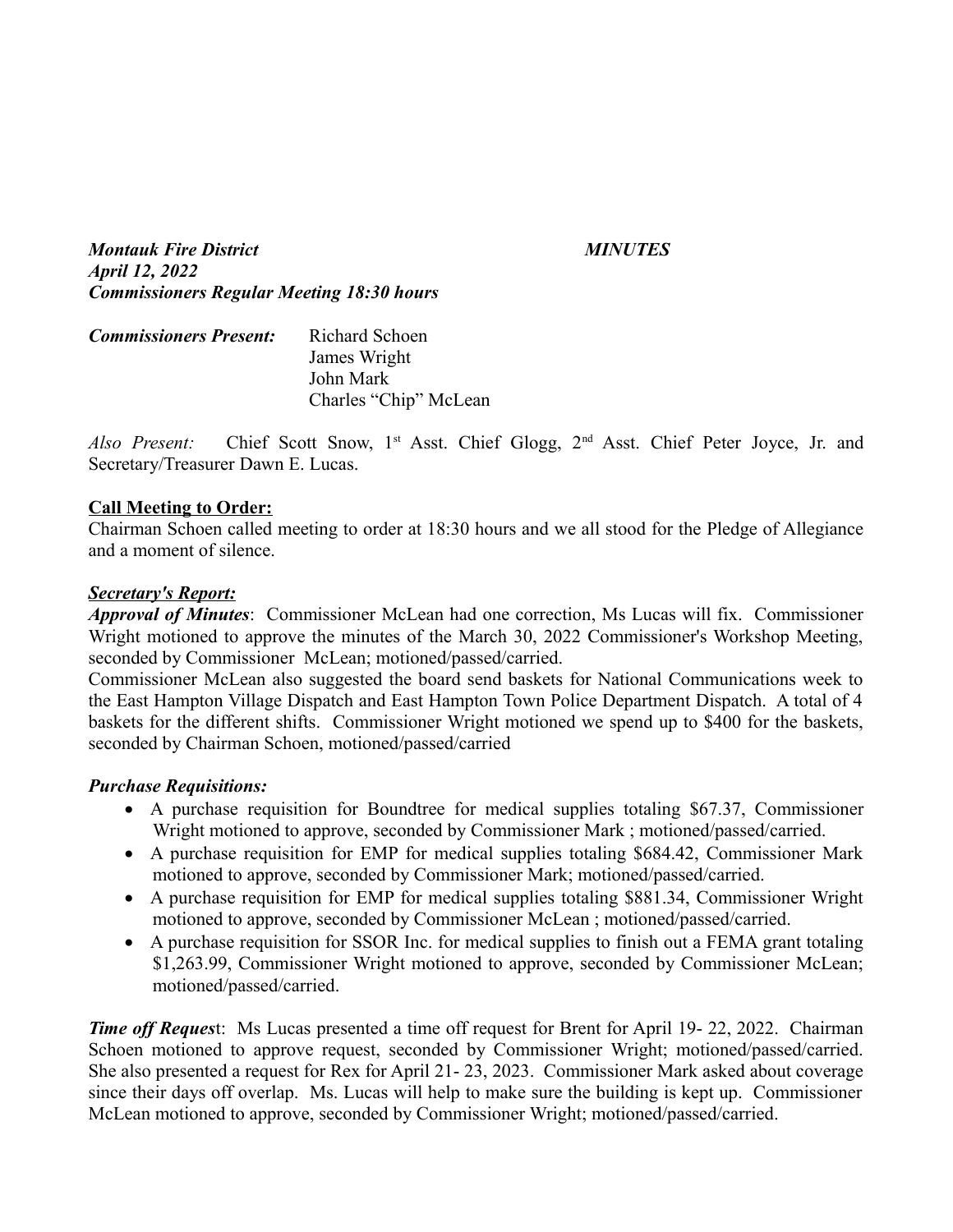*Audit of Bills:* Ms. Lucas presented the invoices for payment totaling: \$93,821.41. Commissioner Mark had a question about the coding on the PERMA bill. Ms. Lucas will check with insurance company regarding it. Commissioner Mark then motioned to pay the bills, seconded by Commissioner Wright; motioned/passed/carried.

### *Committee Reports: Apparatus and Equipment:*

no report at this time- Commissioner Pitts is no present.

# *Buildings & Grounds:*

- Commissioner Wright discussed two proposals from Tanzi regarding the boiler and kitchen remodel with some input from the kitchen committee. The kitchen is outdated and needs some addressing. The board discussed possible cabinet replacement but nothing further. The kitchen committee would like to replace counters with stainless steel, new cabinets, etc. We do not have to make a decision right now. We can discuss more about it at next meeting. The boiler issue should be addressed sooner than later. Commissioner Wright wanted to remind the board this would be a two year project. Chairman Schoen motioned to accept proposal on boiler project and move forward, seconded by Commissioner Wright; motioned/passed/carried.
- *House Report* was reviewed.

# *Budget and Capital Reserves:*

• No report

## *Insurance:*

• Nothing new to report, the O'Rieilly claim is still pending.

## *Communications:*

 Gator site is progressing.Eddie Schnell from the Town explained the poles are in the ground, now just waiting on PSEG.

# *Paid Personal:*.

• No report

# *Department Personal:*

• No report

## *Law:*

- Chairman Schoen was able to get in touch with Tina Giles about the defensive driving course. She does not do in person classes, she does them via Zoom. He thought it's the same as if the members took a class online. So we will check out an online course.
- It was brought to the attention of the board about having driver only members. There was a previous discussion about how would they get LOSAP, would it be fair. Chairman Schoen found another district has it set up in their by-laws for it and they are entitled to LOSAP points just like any other member would be. It is also not the decision on the board to act on this. This is determined through the department by-laws. All the board is here to do is to enforce them.

# *Old Business:*

## *Change May Commissioner Meeting Date :*

 $\bullet$  Discussion arose to move our meeting date in May one week later to May 17<sup>th</sup>. All Commissioner's agreed.

*Controlled Substance Plan:* Ms. Lucas stated the plan has been signed off on and returned back to us.